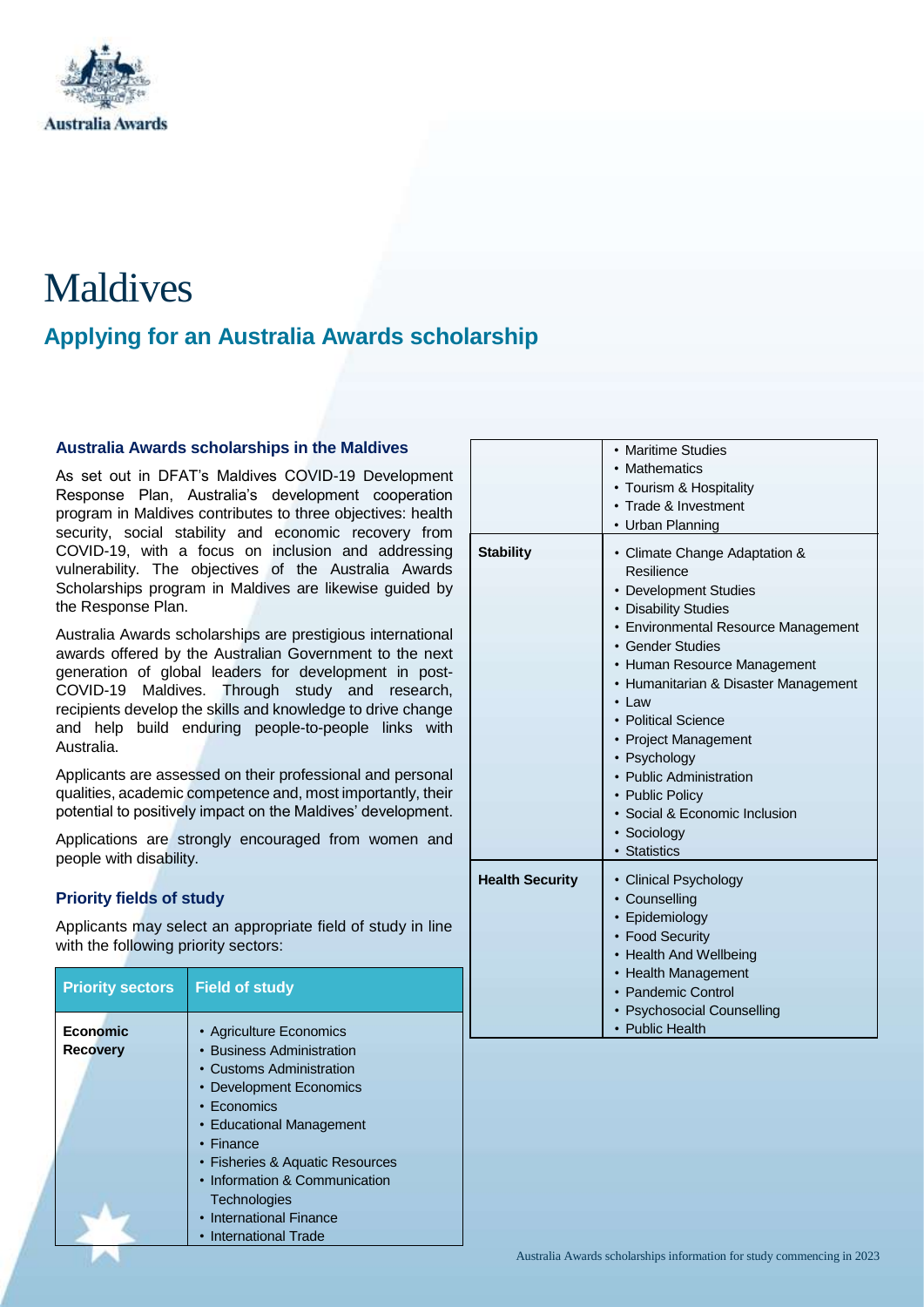The governments of Australia and Maldives regularly review the below broader areas of study and adjust the emphasis of the program as required.

- Support **economy recovery** including sustainable and inclusive livelihood opportunities for women and people with a disability; and
- Promote **stable, cohesive and inclusive societies** including activities relating to governance, environmental security, social protection and gender-based violence; and
- Address **health security** including issues related to water, sanitation and hygiene, emergency health and public health awareness campaigns.

Detailed information on priority areas of study can be found at: **[www.australiaawardssrilanka.org](http://www.australiaawardssrilanka.org/)**

# **Level of study**

Australia Awards scholarships provide citizens of Maldives with the opportunity to obtain a qualification at an Australian tertiary institution.

Awards will be offered for commencement in 2023 within the following allocations:

• Master's level qualification (by coursework or research).

Applicants must research two courses in participating institutions, including information provided on institution websites, and ensure that they meet the institution's English language and other admission/entry requirements.

Options for mode of delivery and structure of the courses are currently re-examined to suit the post COVID context. These options could include a hybrid structure with components through distant learning or in the region by Australian tertiary institutions that have already established a presence.

Specific details on the structure and mode of delivery will depend on selected courses and once finalised can be found at **[www.australiaawardsmaldives.org](http://www.australiaawardsmaldives.org/)**

In completing their applications, applicants should provide sound justification for course selection and demonstrate direct links with their Development Impact Plans, work experience and proposed outcome of study.

# **Australia Awards benefits**

Australia Awards scholarships are offered for the minimum period necessary for the individual to complete the academic program specified by the Australian education institution, including any preparatory training.

Scholarship recipients will receive the following:

- return air travel
- a one-off establishment allowance on arrival
- full tuition fees
- contribution to living expenses
- introductory academic program
- overseas student health cover for the duration of the scholarship
- supplementary academic support
- fieldwork allowance for research students and masters by coursework which has a compulsory fieldwork component.

#### **Eligibility criteria**

Australia Awards applicants must meet all eligibility requirements detailed in the *Australia Awards Scholarships Policy Handbook*, available at: **[dfat.gov.au/about-us/publications/Pages/australia](http://dfat.gov.au/about-us/publications/Pages/australia-awards-scholarships-policy-handbook.aspx)[awards-scholarships-policy-handbook.aspx](http://dfat.gov.au/about-us/publications/Pages/australia-awards-scholarships-policy-handbook.aspx)**

#### **Country-specific conditions**

In addition to the eligibility requirements, candidates from Maldives must also meet the following conditions:

- must meet the English language requirements as set out in the Australia Awards Scholarships Policy Handbook. Scores must be valid at 1 January 2023 and should be submitted no later than 31 May 2022.
- not have held a foreign scholarship in the 24 months preceding the application closing date.
- not have obtained an academic qualification outside the Maldives in the 24 months preceding the application closing date, calculated from the date of arrival back in the home country
- have a tertiary qualification at least equivalent to an Australian Bachelor degree
- select a Master's Degree course not longer than two years in duration
- have worked in the Maldives for at least 24 months preceding the application closing date and after completing their Bachelor's degree.

# **Special Conditions**

- Public sector employees selected for an Australia Awards scholarship will be required to provide a copy of their official leave approval document to the Australia Awards office prior to departure.
- Awardees are required to return to the Maldives for at least two years after completing their Scholarship, to contribute to the economic and social development of the country. Failure to do so will incur a debt to the Commonwealth of Australia for the total value of the scholarship.
- Awardees are required to sign a contract with the Commonwealth of Australia declaring they will comply with the conditions of the scholarship.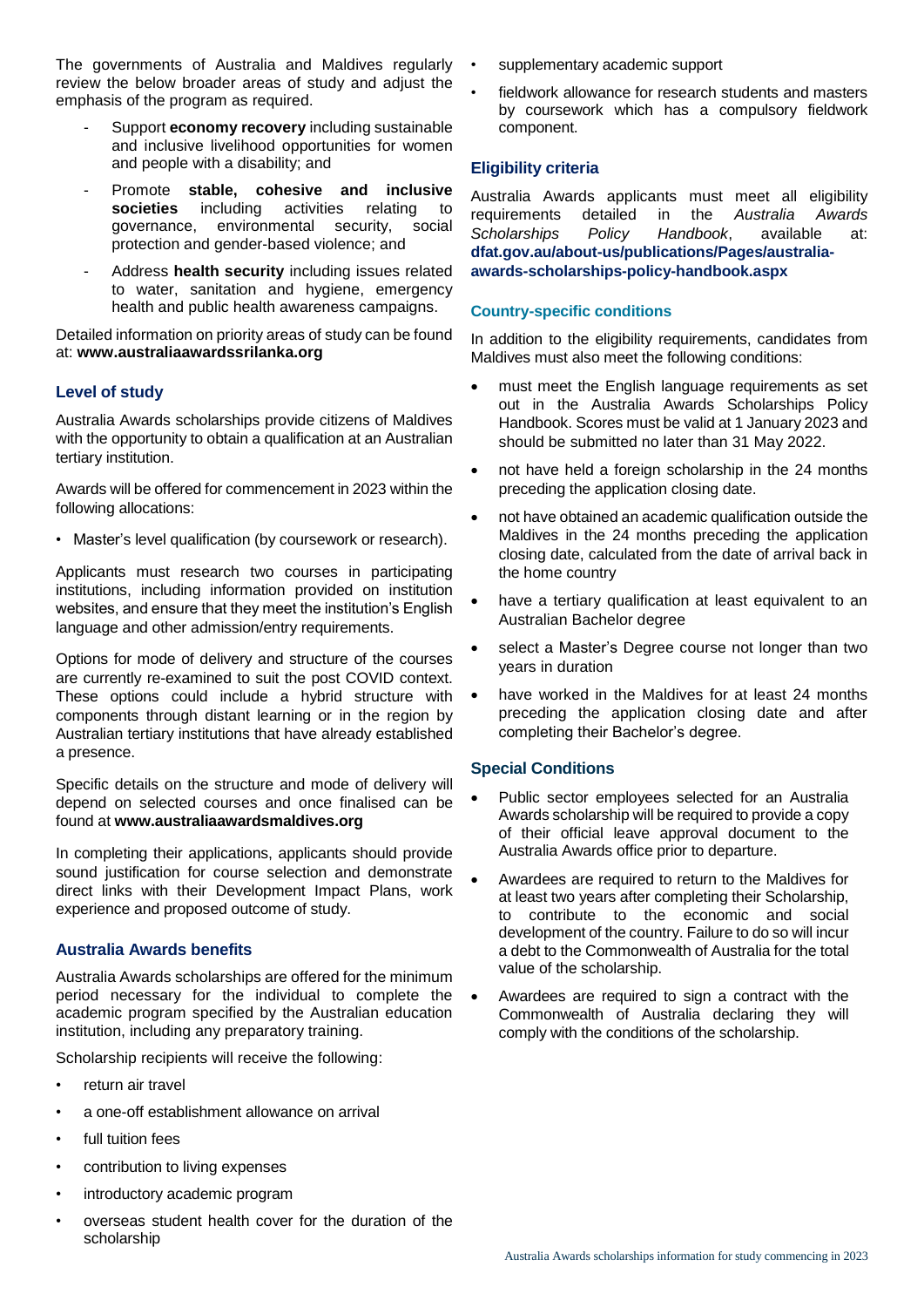Scholarships will not be available for courses of study in Australia where the applicant has already achieved that qualification and the qualification is deemed to be equivalent to the Australian qualification

Australia Awards Scholarships program will request recognition of prior learning for all scholarship recipients from Maldives. If this request is granted, the recipient may be placed in a degree program that may be shorter in duration than what they have originally applied for

# **Application dates**

For study commencing in Australia in 2023:

Opening date: 1 February 2022

Closing date: 29 April 2022 (11:59PM AEST)

Applications and/or supporting documents received after the closing date will not be considered.

# **The application process**

# **Online applications**

All applications must be lodged online through OASIS at: **<https://oasis.dfat.gov.au/>**

#### **Supporting documents**

Applicants must provide the following documents to meet specific requirements for the Maldives:

| <b>Required document</b>                         | <b>OASIS</b><br>document<br>type | <b>Certified</b> |
|--------------------------------------------------|----------------------------------|------------------|
| Tertiary degree certificates                     | Degree<br>Certificate            | Yes              |
| Academic grades for university<br>qualifications | Academic<br>Transcript           | Yes              |
| Passport/National ID/ Driving<br>licence         | Proof of<br>citizenship          | Yes              |
| <b>Birth certificate</b>                         | Proof of place<br>of birth       | Yes              |
| Curriculum Vitae (CV)*                           | Other<br>Document                | No               |
| Development Impact Plan (DIP)<br>document        | Other<br>Document                | <b>No</b>        |
| Certificates of special<br>achievement or merit  | Other<br>Document                | <b>No</b>        |

| English language test (IELTS,<br>TOEFL or PTE) results certificate<br>valid at 1 January 2023                                                              | Proof of<br>English<br>language<br>proficiency | Yes       |
|------------------------------------------------------------------------------------------------------------------------------------------------------------|------------------------------------------------|-----------|
| <b>Employment Letter*</b>                                                                                                                                  | Other<br>Document                              | No        |
| Master's coursework applicants:<br>One academic referee report and<br>one professional referee report<br>(e.g. a work supervisor with<br>referee's seal) * | Referee<br>Report                              | No        |
| Master's research applicants: two<br>academic referee reports and one<br>professional referee report (e.g. a<br>work supervisor with referee's<br>seal) *  | Referee<br>Report                              | <b>No</b> |
| Master's research applicants: a<br>research proposal. This proposal<br>must include a proposed<br>methodology, timeline and a brief<br>literature review   | Other<br>Document                              | <b>No</b> |
| Any other document you wish to<br>upload ensuring your eligibility                                                                                         | Other<br>Document                              | No        |

\*Template available at: www.austrailaawardsmaldives.org

Notes:

- All documents must be certified. If the document is not in English, the translated copy must be certified. See the *Australia Awards Scholarships Policy Handbook* for certification requirements.
- Referee reports in different formats cannot be accepted and may make applications ineligible. Contact the Australia Awards Sri Lanka & Maldives office to clarify reference requirements